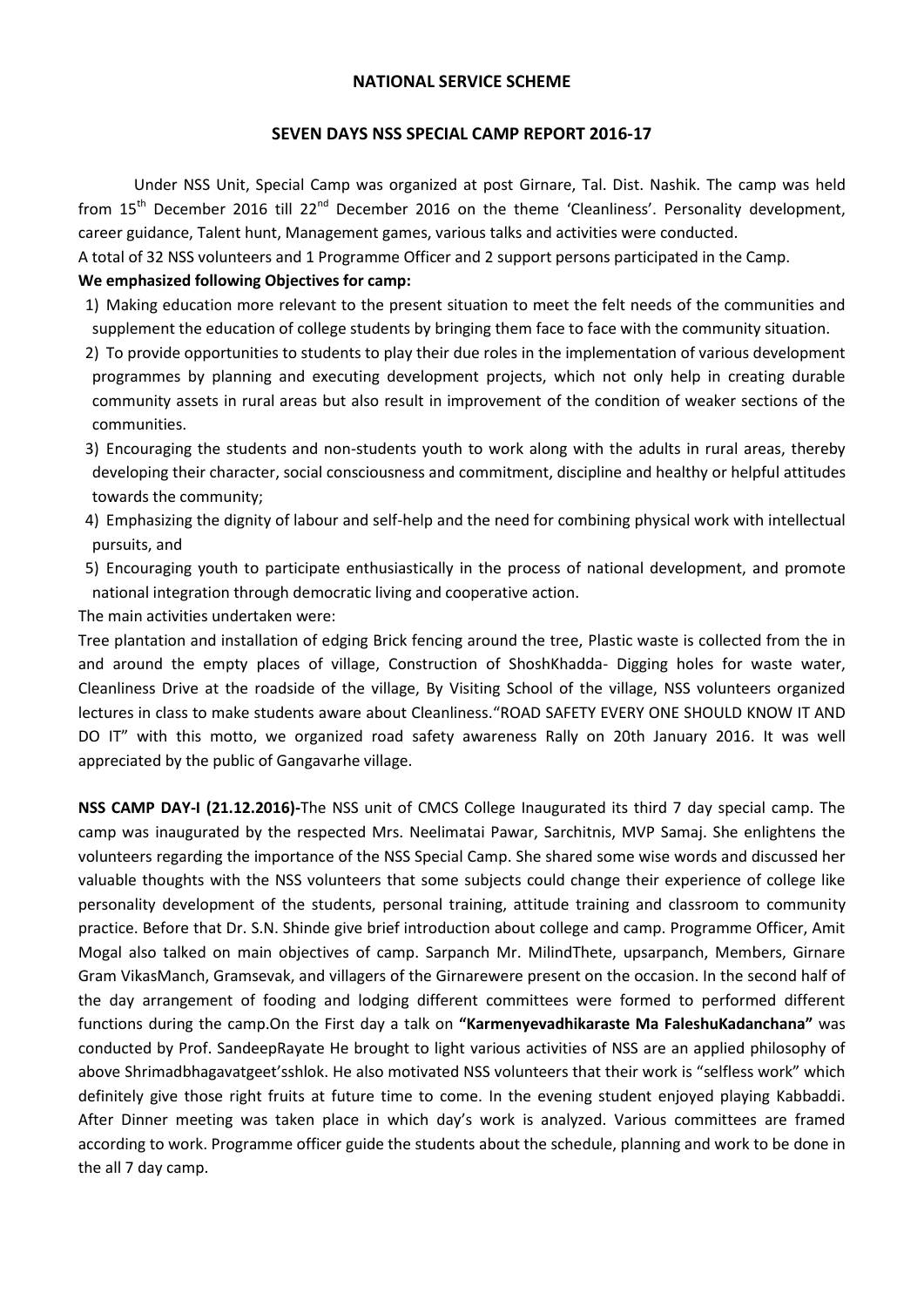**NSS CAMP DAY-II (22.12.2016)-**The day started with Morning assembly, prayer, suryanamskar and exercise followed by the attendance of the NSS volunteers. Then the volunteers undertook a school campus cleanliness drive. The NSS volunteer took out a rally. They spread the message of cleanliness awareness and Sanitation awareness in the adopted village. Road cleanliness was carried out. Students collected plastic waste from different parts of village.On the Second day a talk on **"Social Resposibility"** was given by Prof. Deepali Aware. She brought to light various activities of NSS that help students to develop their personality. The Volunteers gained a greater knowledge about their duties towards nation building. In the Evening a memory game was played and enjoyed by volunteers. Meeting followed by Lunchis taken in which days work was analyzed and next day work is planned. After that students went to sleep.

**NSS CAMP DAY-III (23.12.2016)-**The day started with Morning Assembly, prayer, suryanamskar, exercise and yoga session is conducted by N.S.S. programme officer followed by the attendance of the NSS volunteers. The NSS volunteers carried out a Road SaftyAbhiyan Rally in Village. Then the volunteers start shramadan by digging at khandobamandir hill area for trees plantaion.On the Third day a talk on **"Human Values"** was conducted by Dr.ChandrakantChaudhari. He brought to light various activities of NSS Volunteer . In the Evening session volunteers also went in the Village, wherein the living conditions, unemploybility was found to be very appalling and problems relating to alcoholism, bad public sanitation conditions were found prevalent in the talks with the villagers. After the dinner meeting is taken in which a follow up of today's work is done and planning of next day work to be done was carried out. After the meeting students play antakshari and later went to sleep.

**NSS CAMP DAY-IV (24.12.2016)-**The day started with Morning Assembly, prayer, suryanamskar, exercise and yoga session is followed by the attendance of the NSS volunteers. Thereby the volunteers undertook cleaning and Diggingin Shramdan session.On the Fourth day a talk on **Time Management** was conducted by Prof. PratikshPingaleShe brought to light importance of time managementin ones life. Later in the evening the NSS volunteer played HolyBall game.After the Dinner meeting is taken in which a follow up of today's work is done and planning of next day work to be done was carried out.

**NSS CAMP DAY-V (25.12.2016)-**The Camp started with Morning assembly and prayer followed by the attendance of the NSS volunteers. Pranayam session was conducted by Programme Officer Amit Mogal. In this session and various tips regarding Yoga and Pranayam were shared among the volunteers. Thereby the volunteers completed surynamskar and exercise session.Thereby the volunteers tree plantation in Shramdansession at khandoba hill area. A tree plantation is carried out in the school premises. A total 20 trees were planted in school campus. The work done was highly appreciated by all school teachers.On the Fifth day a talk on **"Social Binding and Marketing"** was conducted by Ashok Chavanake of news paperLokamat. He brought to light various aspects of the subjects. The Volunteers enjoyed the talked.After the dinner meeting is taken in which a follow up of today's work is done and planning of next day work to be done was carried out. After the meeting students played antakshari and later went to sleep.

**NSS CAMP DAY-VI (26.12.2016)-**The day started with Morning Assembly, prayer, suryanamskar, exercise and yoga session is conducted by N.S.S. programme officer followed by the attendance of the NSS volunteers. Thereby the volunteers undertook cleaning programme in Shramdan session. Some volunteers done plastic waste collection in different parts of village. On the Sixth day a talk on **"Personality Developement"** and **"Need of Effective Comminication"** was conducted by Prof. N.R.Kute and Prof. RupaliWackchaure respectively. In the evening the volunteers meet villagers to spread the message and information about sanitary systems and health problems caused due to it.After the dinner meeting is taken in which a follow up of today's work is done and planning of next day valedictory functions work to be done is distributed among the students. After the meeting students organizes a dancing event. All volunteers enjoyed the event a lot.